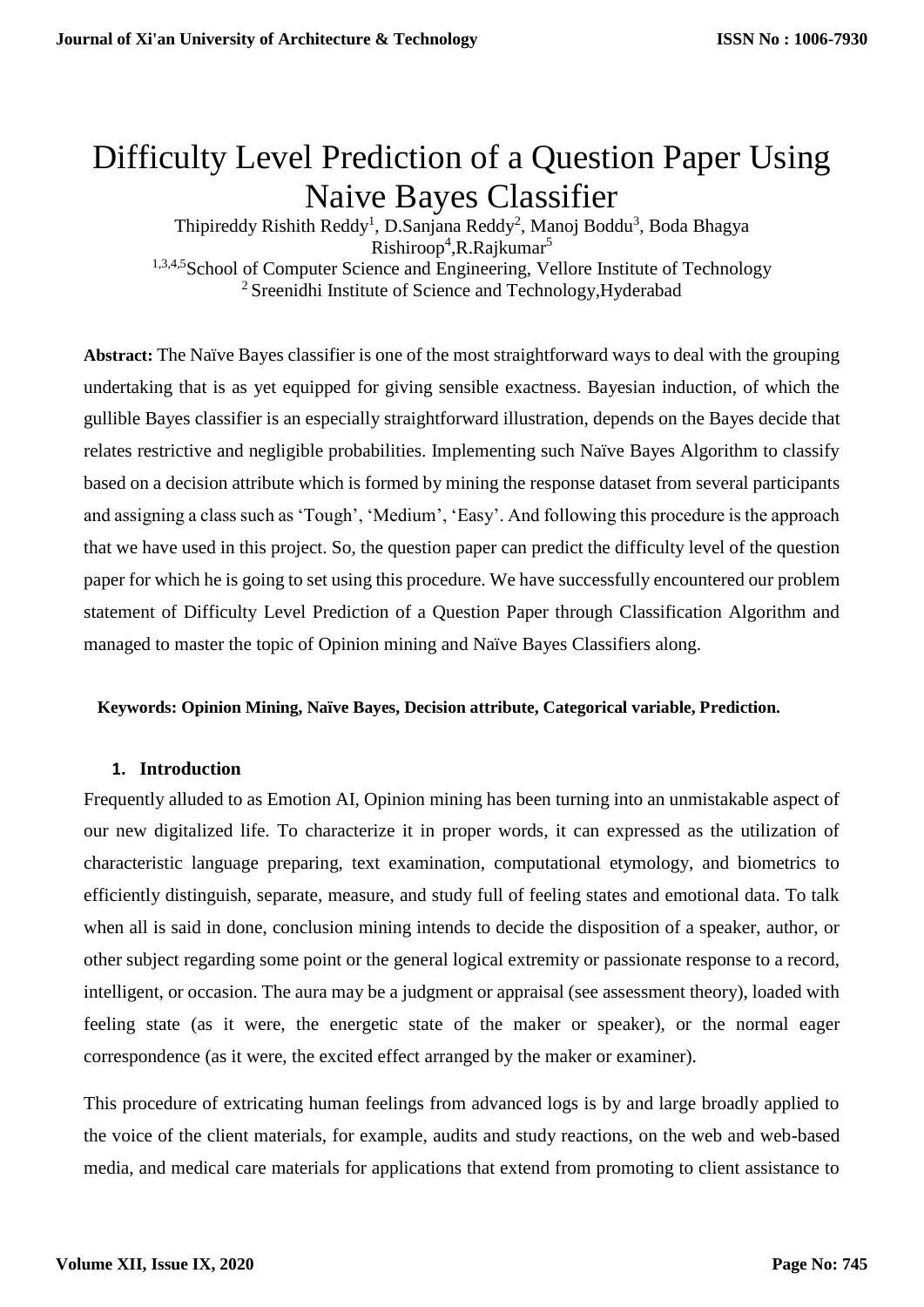clinical medication. In our venture we have ventured forward to utilizing this strategy to separate the feeling of an understudy concerning an inquiry paper he/she endeavored by investigating the remark segment of a review reaction that the understudy filled to express his origination of the trouble level of that paper as 'Simple' or 'Medium' or 'Extreme'. Further, we have abused the idea of Naïve Bayes Classification through a calculation which utilizes the above removed feeling of various understudies to be filled as tuples of a choice characteristic used to order and foresee the degree of trouble of the inquiry paper in respect. Directly, Bayesian classifiers are verifiable classifiers. They can predict class enlistment probabilities, for instance, the probability that a given model, has a spot with a particular class. Bayesian classifier relies upon Bayes' theory. Guiltless Bayesian classifiers expect that the effect of a quality regard on a given class is liberated from the assessments of exchange properties. This doubt is called class unforeseen independence. It is made to revise the figuring included and, in this sense, is seen as "credulous". Innocent Bayes classifiers are extraordinarily flexible, requiring different boundaries direct in the amount of variables (features/markers) in a learning issue. Most prominent likelihood getting ready should be conceivable by evaluating a closed casing verbalization, which takes straight time, rather than by exorbitant iterative gauge as used for some various kinds of classifiers.

#### **Naïve Bayes Theorem**

Let  $X = \{x1, x2, \ldots, xn\}$  be a sample, whose parts speak to values made of an arrangement of n qualities. In Bayesian terms, X is considered "proof". Give H a chance to be some theory, for example, that the information X has a place with a particular class C. For grouping issues, we will likely decide P (H|X), the likelihood that the theory H holds given the "proof", (i.e. the watched information test X). As such, we are searching for the likelihood that example X has a place with class C, given that we know the quality portrayal of X.

P (H|X) is the a posteriori likelihood of H conditioned on X. For case, assume our information tests have characteristics: age and salary, and that example X is a 35-year-old client with a pay of \$40,000. Assume that H is the theory that our client will purchase a PC. At that point P(H|X) is the likelihood that client X will purchase a PC given that we know the client's age and salary. Converse, P (H) is the from the earlier likelihood of H. For our illustration, this is the likelihood that any given client will purchase a PC, paying little respect to age, salary, or any other data. The a posteriori likelihood P(H|X) depends on more data (about the client) than the from the earlier likelihood, P(H), which is free of X. Essentially, P(X|H) is the a posteriori likelihood of X adapted to H. That is, the likelihood a client X, is 35 years of age and wins \$40,000, given that we know the client will purchase a PC. P(X) is the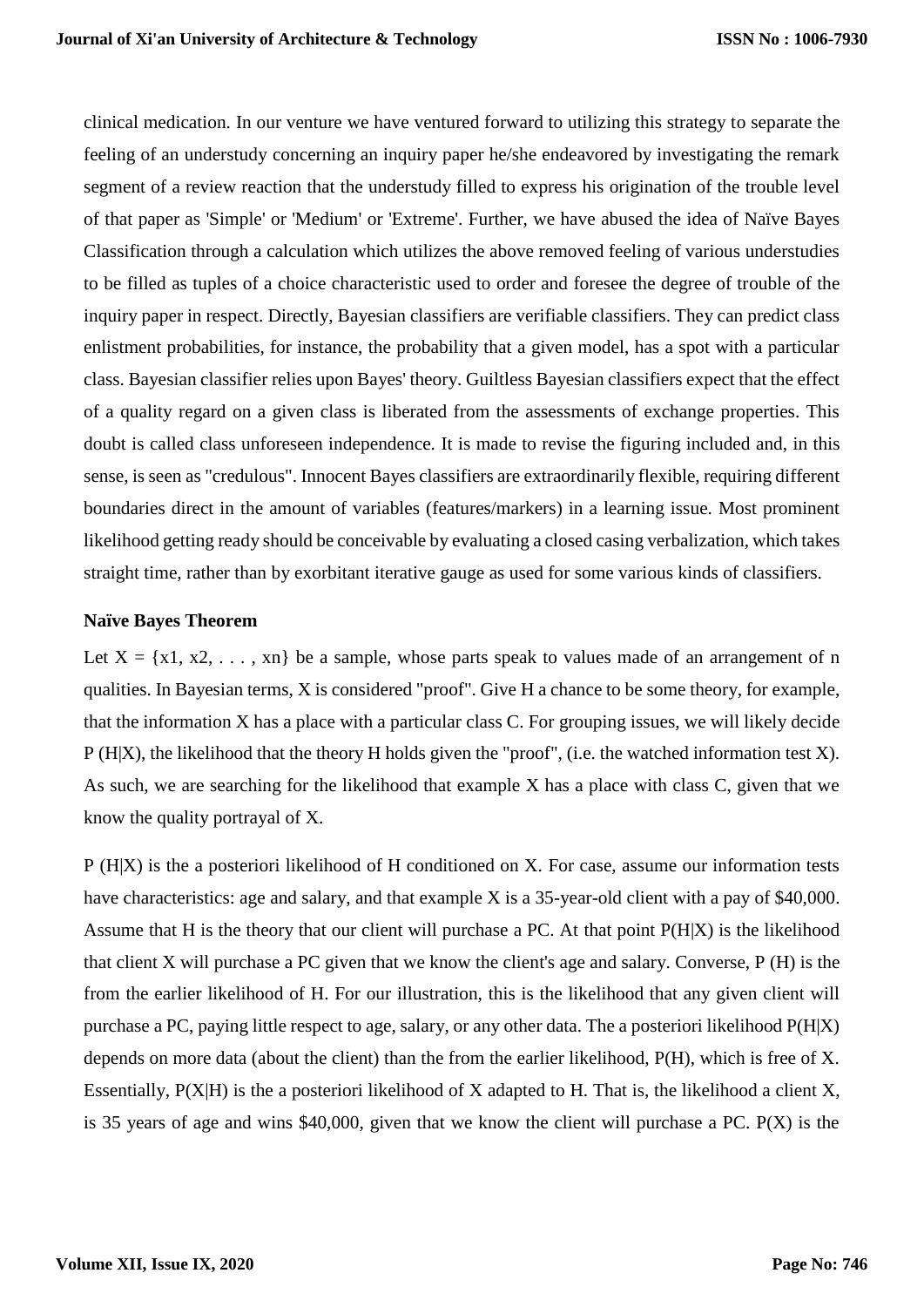from the earlier likelihood of X. In our case, the likelihood a man from our arrangement of clients is 35 years old and procures \$40,000.

According to Bayes' theorem, the probability that we want to compute P (H|X) can be expressed in terms of the probabilities  $P(H)$ ,  $P(X|H)$ , and  $P(X)$  as

 $P(H|X) = (P(X|H).P(H)) / P(X)$  ------ eq(1)

and these probabilities may be estimated from the given data.

# **2. Literature review**

**Sherica Lavinia Menezes and Geeta Varkey** proposed a framework which predicts the missing things in view of the past data and recommends the same to the clients. To satisfy this undertaking the framework utilized grouping systems preceding the forecast procedure. The upside of utilizing characterization/grouping is that the expectation is done at a more elevated amount of deliberation and the cost of managing age in affiliation administer mining is limited. Out of the different choices accessible, Naive Bayes classifier is decided in order since this classifier will function admirably for extensive informer indexes and in a moderately easy to actualize. The various leveled grouping instrument is decided for bunching. The information extraction is finished utilizing a robotized information extraction instrument web Harvest. The information structure decided for charts is a Hash List which is a mix of the hash table and connected rundown and is appeared to be an effective information structure for speaking to a diagram. **J. Read** utilized Twitter gushing information gave by Firehouse, which gave all messages from each client continuously. They examined with quick incremental strategies that were good to manage information streams: stochastic inclination plunge, multinomial innocent Bayes and the Hoeffding tree. In this way they inferred that SGD-based model, utilized with a reasonable learning rate was the best. **Ruchi Mehra, Mandeep Kaur Bedi** presented an analysis of opinion conduct of Twitter information. The proposed work uses the guileless Bayes and fluffy Classifier to order Tweets into constructive, contrary or neural conduct of a specific individual. They introduced trial assessment of the dataset and characterization comes about which demonstrated that joined proposed technique is more effective as far as Accuracy, Precision and Recall.

**Theresa Wilson, Janyee Wiebe** et al., proposed another way to deal with state level assessment, investigation can be that initially decides if an articulation is impartial or polar and afterward disambiguates the extremity of the polar articulations. With this approach, the framework can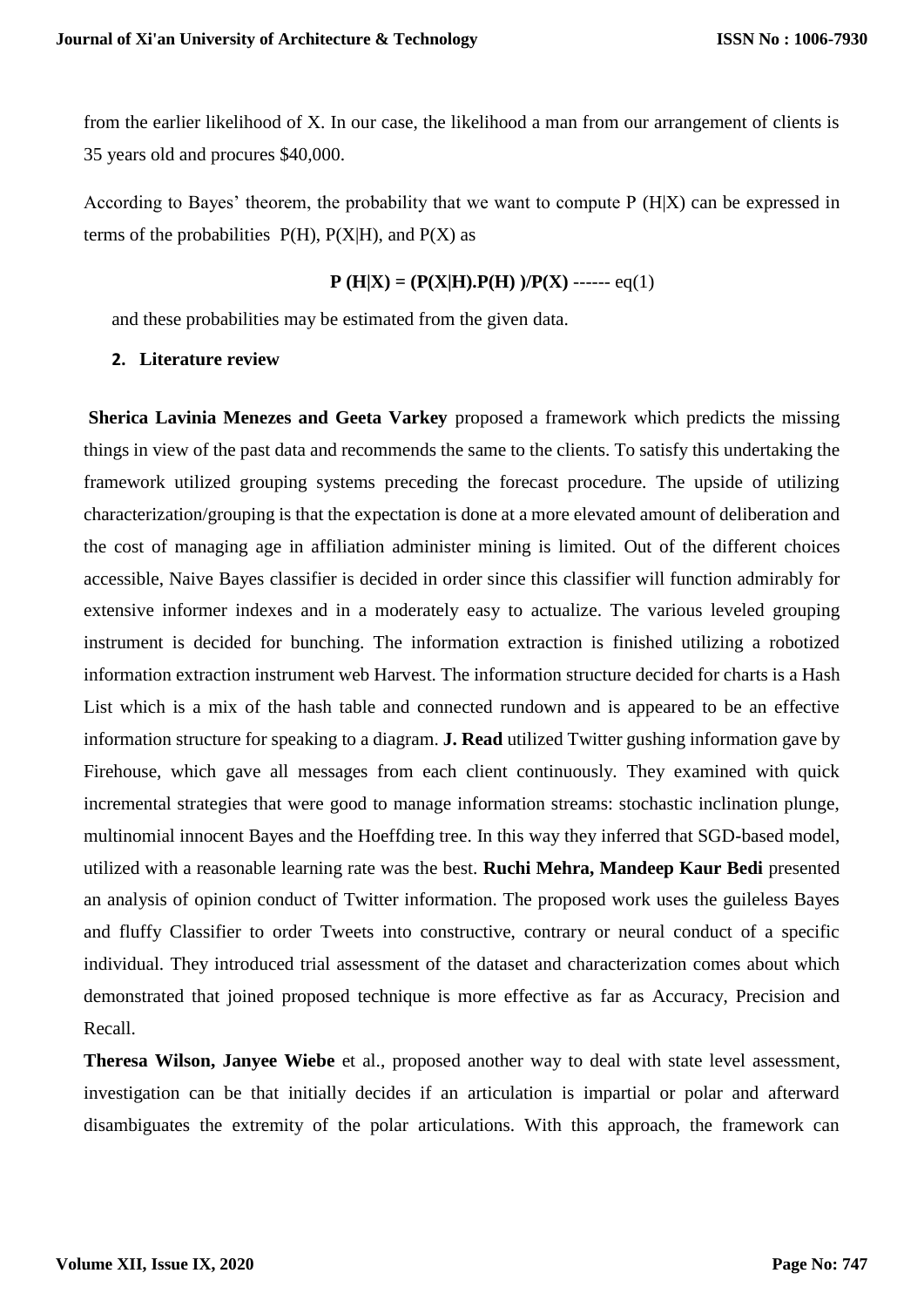consequently recognize the relevant extremity for an extensive subset of feeling articulations, accomplishing comes about that are fundamentally superior to pattern.

**Simranjeet kour Bindra, Akshay Girdhar** et al., discussed that the question paper generation is a manual approach, prompting ineffective now and again attributable to predisposition, redundancy and security concerns. The present paper shows a programmed method of question paper gather which can be adjusted, streamlined, synchronized and secured. Each assignment done by this framework is programmed, with the end goal that putting away space, inclination and security isn't a fear any more. Prior, the inquiry paper was created by concerned subject instructor physically and was extremely tedious, labor was required and once in a while the inquiry paper needed precision. Result Based Education (OBE) assigns what understudies will know and be savvy to do, as they progress in a program. **Dominic Seyler** et al., proposed an Automated question generation for quality control in human calculation errands. The issue of producing question things from ontologies has as of late increased much consideration in the software engineering group. This is principally because of the utility of the created inquiries in different instructive and expert exercises, for example, student evaluations in eLearning frameworks, quality control in human computational errands and, extortion location in crowdsourcing stages to give some examples. **Tahani Alsubait** et al., proposed an Ontology-based multiple-choice question generation. A Traditionally, question age (QG) approaches have, to a great extent concentrated on recovering inquiries from crude content, databases and other non-semantic based information sources. Nonetheless, since these sources don't catch the semantics of the space of talk, the produced questions can't be machine-handled, making them less employable in a large number of this present reality applications. For instance, the addresses that are produced from crude content are reasonable just for dialect learning errands. Utilizing semantics-based information sources in QG have different points of interest, for example, in ontologies, we demonstrate the semantic connections between area substances, which help in producing significant and machineprocessable inquiries ontologies empower standard thinking and questioning administrations over the learning, giving a system for creating questions all the more effectively. An early push to distinguish factors that could possibly anticipate the trouble level was by Seyler et al., They have acquainted a technique with the group an inquiry as simple or hard by finding the highlights of the comparable inquiry elements in the Linked Open Data (LOD). Highlight esteems for the characterization assignment are gotten in light of the availability of the inquiry substances in the LOD.

**Xinming An** et al., proposed an Item response theory. This hypothesis was first proposed in the field of psychometrics, later, the hypothesis were utilized broadly in instructive research to adjust and assess questions things in the overall examinations, for example, the Scholastic Aptitude Test (SAT) and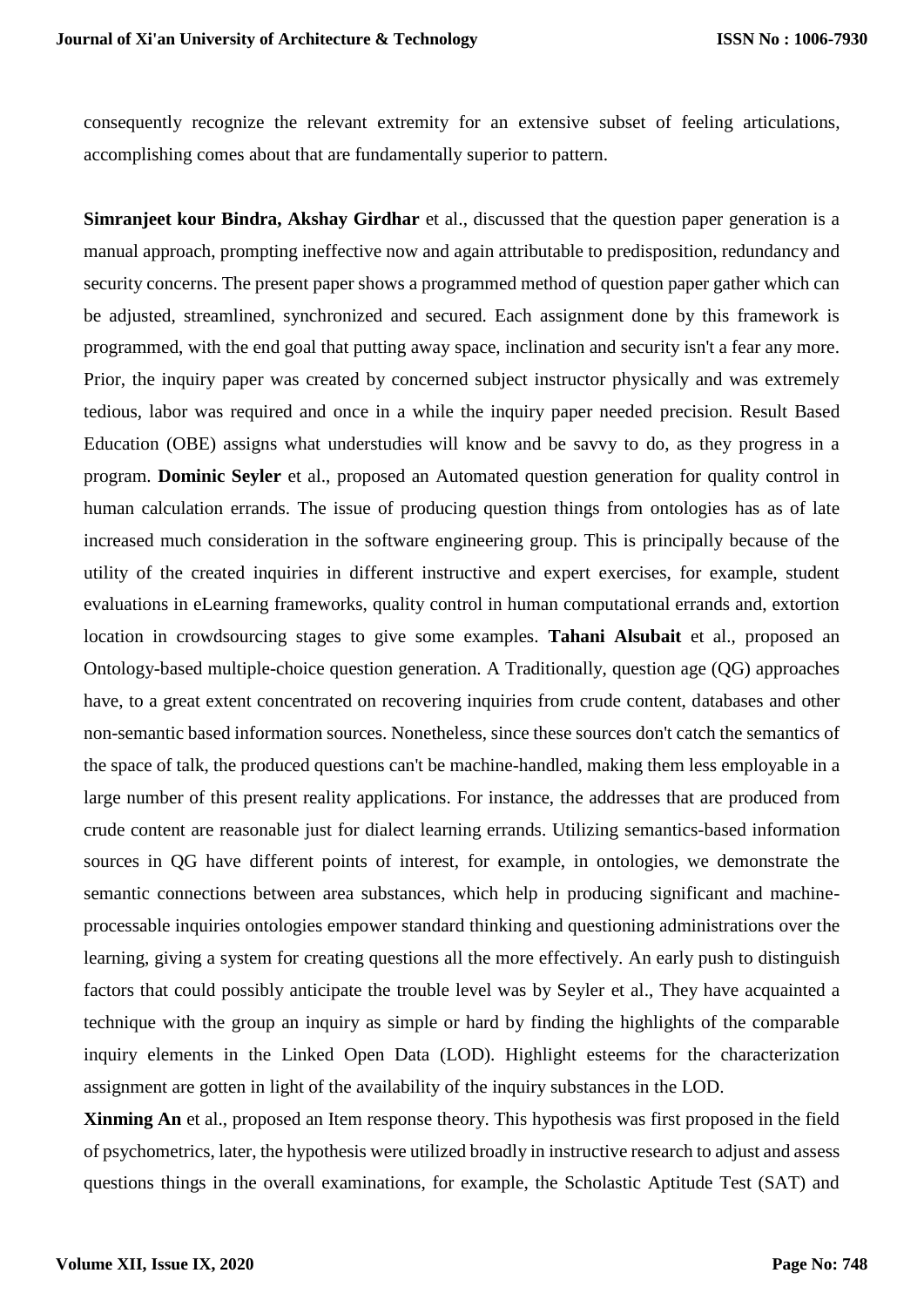Graduate Record Examination (GRE). **E.V Vinu** et al., proposed an Automated generation of assessment tests from domain ontologies. The creators have considered all the conceivable non specific inquiry designs that are helpful in producing basic real issues. They have additionally proposed strategies for choosing space significant resultant tuple55s/ inquiries from leading area related evaluations. **Gulijers JTM** et al., proposed a five-dimensional system for real appraisal. The best possible outline of appraisal organizations will clearly drive methods for an understudy's way to deal with learning. Improper plan of appraisal organizations may prompt undesirable results of the abilities and sorts of patient care. **Epstein RM** et al., created Assessment in restorative instruction. For as long as a couple of decades, numerous restorative instruction programs and permitting experts either at undergrad level or postgraduate level have dispensed enormous endeavors to guarantee the legitimacy of appraisals and competency of students.**Miller G** et al., proposed the assessment of clinical skills/competence/performance. E evaluation arrange has its points of interest and impediments relying upon the appraisal plan. The best appraisal technique must meet five criteria which incorporate dependability, legitimacy, agreeableness, plausibility and instructive effects on learning and practice. Mill operator arranged appraisal techniques into four classifications which incorporate knows (i.e. surveying learning), knows how (i.e. surveying capacity to apply learning inside its specific situation), demonstrate how (i.e. surveying learners' execution in recreated condition) and does (i.e. surveying students' execution in real condition).in actual environment).

# **3. Problem Statement and Methodology**

.

In this paper, a solution to 'Difficulty level prediction of a question paper' has been formulated using a Naïve Bayes Algorithm.

> i) A questionnaire shall be prepared using google forms and circulated among students who have answered a particular question paper. The questionnaire will ask the students to fill the difficulty level of each question in the question paper and a few other details about their CGPA. The questionnaire will also contain a free text area to comment about the entire question paper as a whole. The sentiment analysis of this text area will be taken as the decision attribute of that particular student.

> ii) On opinion mining the comment section of the responses, we have distributed each entry into one of three categories –'Easy', 'Medium', 'Tough' under a single attribute. This becomes the decision attribute of the tuple for our classifier.

> iii) Now Naïve Bayes is performed on a new tuple that we will input to get the prediction whether that particular paper in talk is hard or not.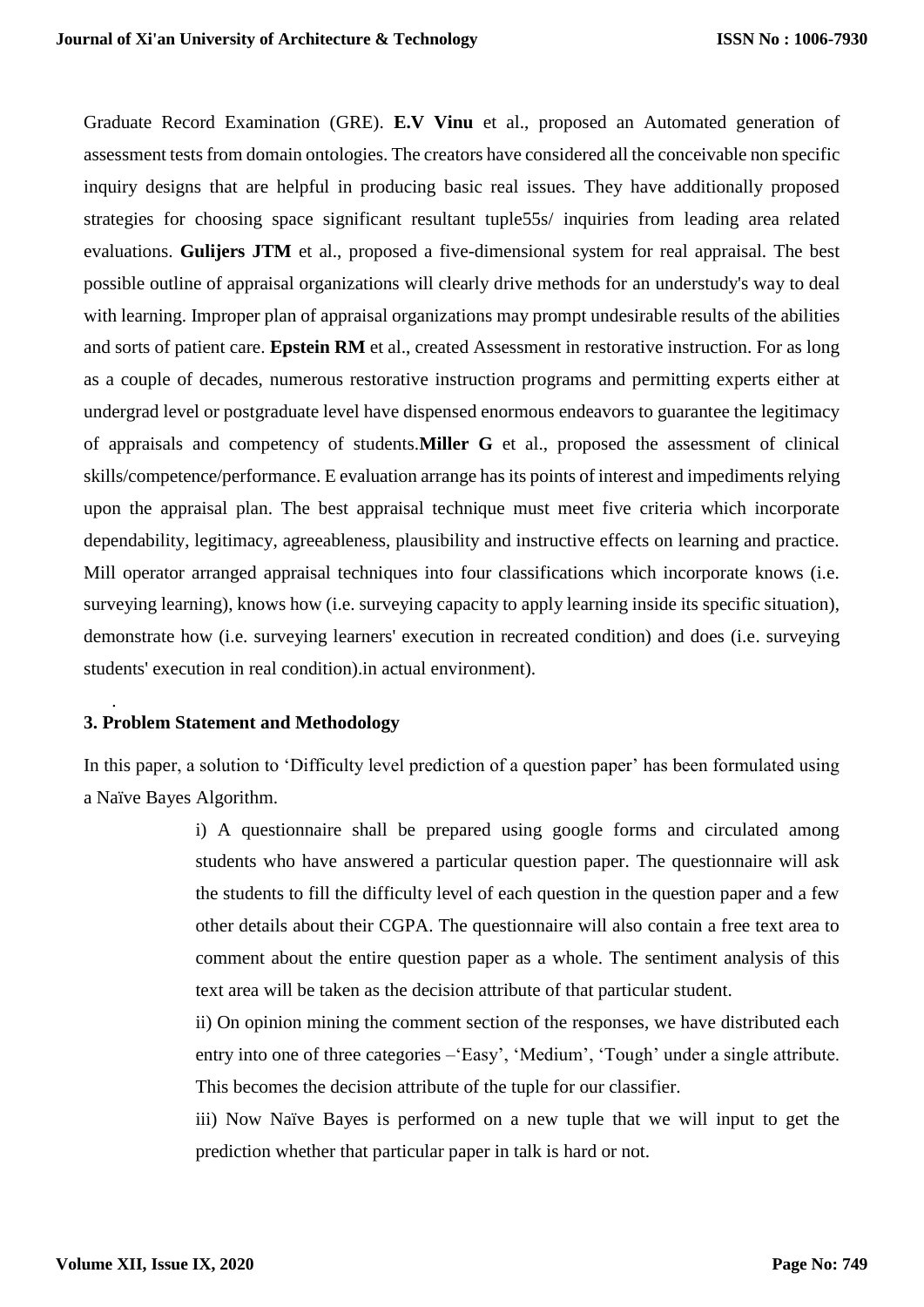iv) The question paper on any subject will have 5 Questions where the dataset is collected according to the single question paper on a particular subject.

Given a dataset will have a total of 7 attributes, out of which all are categorical variables. The categorical features are CGPA, Qsno 1, Qsno 2, Qsno 3, Qsno 4, Qsno 5, Overall remark. The attribute CGPA will have three categories Average, Above average and Below average. The attributes from Qsno 1 to Qsno 5 will have three categories Hard, Medium, Easy. The Final attribute which is a decision attributed known as Remark will also have three classes 'Tough', 'Medium', 'Easy'.

$$
P(X|Ci) = P(x1|Ci)*P(x2|Ci)*...*P(xn|Ci) - eq(2)
$$

v) We can easily estimate the probabilities  $P(x1|Ci)$ ,  $P(x2|Ci)$ , ...,  $P(xn|Ci)$  from the training tuples. Here *xk* refers to the value of attribute *Ak* for tuple *X*.

vi) In order to predict the class label of *X*, P(**X**jCi)P(Ci) is evaluated for each class *Ci*. The classifier predicts that the class label of tuple *X* is the class *Ci* if and only if

$$
P(X|Ci)P(Ci) > P(X|Cj)P(Cj)
$$
 for  $1 \le j \le m, j != i$  - eq(3)

In other words, the predicted class label is the class *Ci* for which P(**X**|Ci)P(Ci) is the Maximum

# **Architecture Flow:**



**Fig 1. The Decision attribute column is subjected to Sentiment analysis**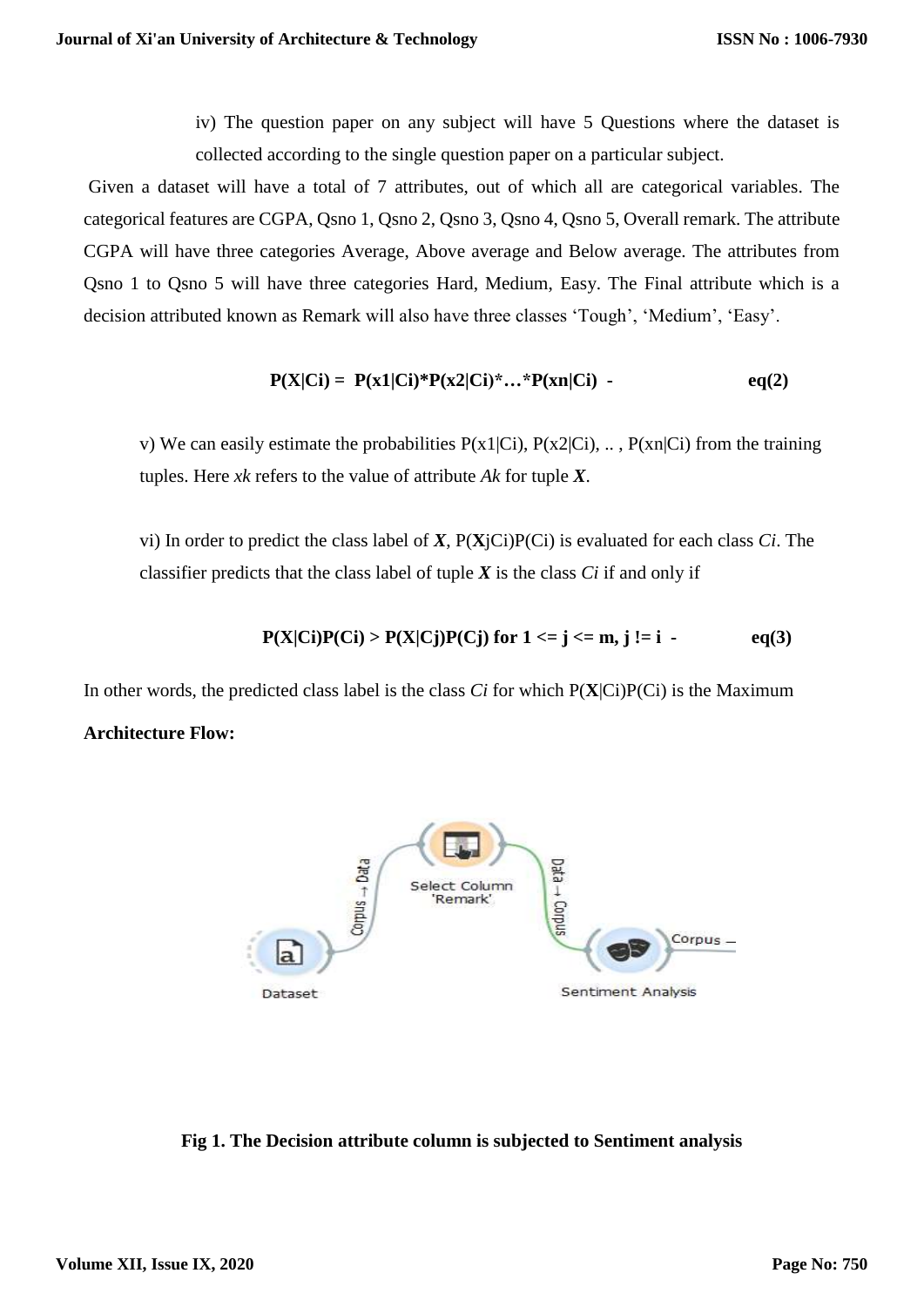Figure 1 depicts that the collected dataset will have the unprocessed 'Remark'. It is selected as selected column and Sentiment analysis is performed to categorize into three classes 'Tough', 'Medium', 'Easy'.



**Fig 2. The Prediction phase**

Figure 2 depicts that after the sentiment analysis phase, the processed data set used in predicting the predictions.





#### **3. Results and Discussion**

The question paper of any subject will have 5 Questions where the dataset is collected according to the single question paper of a particular subject and that sample questions is used to analise the remarks of that questions. The questions contains various transactions, customer's Id, age, income, credit cards and class. The dataset we have collected from the class of 65 students, rating levels for each question is taken by the student as shown below.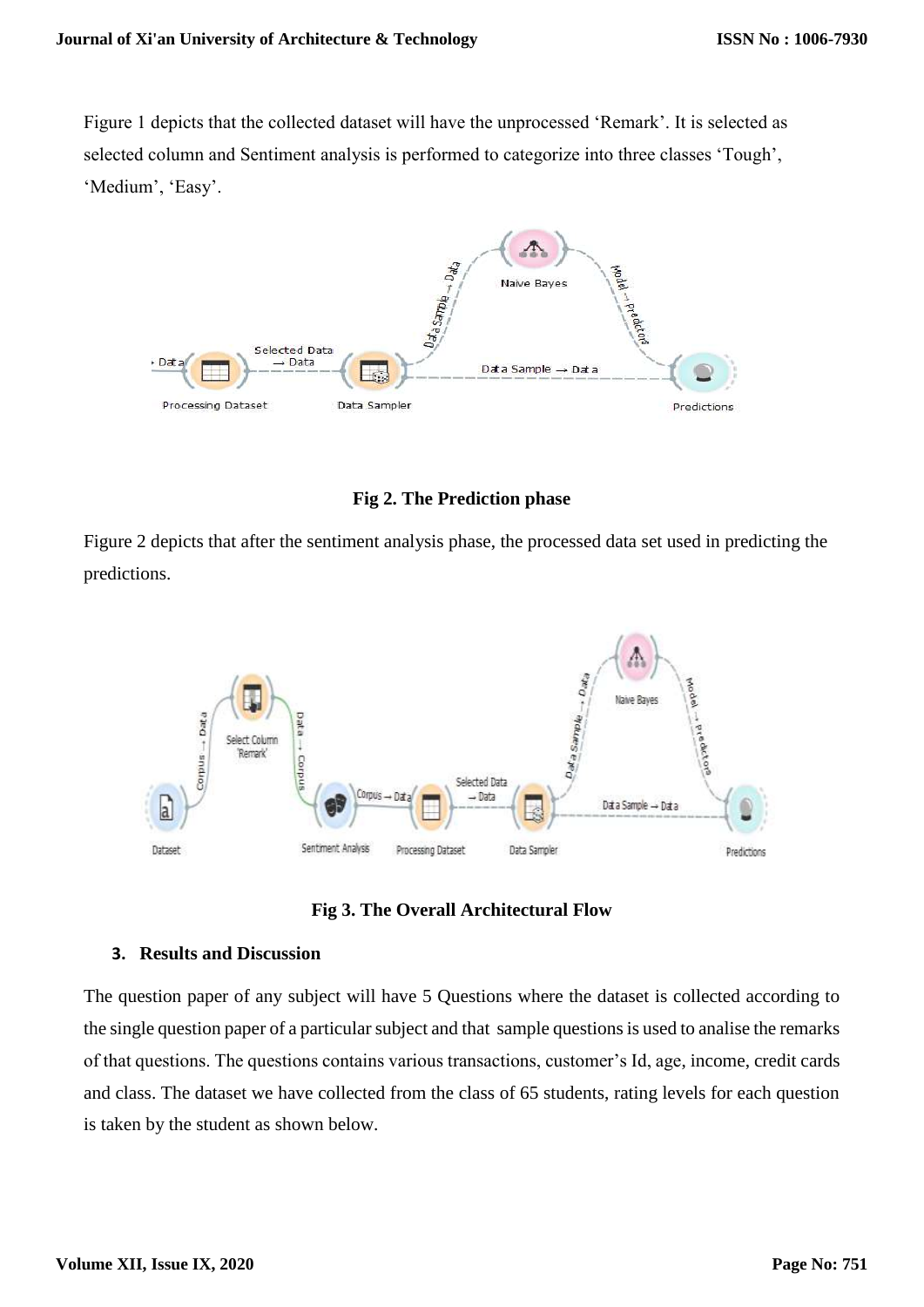| Username CSPA: | Name:                                       |                     |               |               |               |       | Question. Question. Question. Question. Question. Overall Remark on Paper (Please be as elaborate as possible) |
|----------------|---------------------------------------------|---------------------|---------------|---------------|---------------|-------|----------------------------------------------------------------------------------------------------------------|
| mikhiž Iský    | 9.15 Nichi                                  | mediumI easy2 hard3 |               |               | hardd         |       | mediumS Paper is tough                                                                                         |
| eynathes.      | S.62 Sree Vynaeasul medium2 hand3           |                     |               |               | medium4 eary5 |       | Paper is not too tough.                                                                                        |
| pkailashn;     | 5.22 kailash inedium) medium2 nedium3 hard4 |                     |               |               |               | hards | Tough.                                                                                                         |
| b.prayeer      | 9.32 Prayeen Reaso1                         |                     | hard2         | hard3         | easyL         |       | medium5. Paper is very lengthy to attempt                                                                      |
| kailasasar     | E.5 sandeep hardt                           |                     | hard2         | hard3         | hardt         | hard5 | Paper is very very hard.                                                                                       |
| pedmaant:      | E Yeshwant easy1                            |                     | <b>BEG2</b>   | hard3         | hard4         | 4855  | Paper is medium                                                                                                |
| kamisetty      | E.4 Yeshwant easy1                          |                     | eand?         | eand          | easy4         | eand  | Only numericals are given, it was easy to solve.                                                               |
| nichilech.     | 8.34 Chamatth medium) easily                |                     |               | eagg?         |               |       | medium4 medium5 it was a good paper, clear questions                                                           |
| Lava Arishi    | Il Javakrishr easy1                         |                     | medium2 hard3 |               | hard4         | hand5 | Pager is hard                                                                                                  |
| potavech.      | 9.13 Prayesh Jaeasa'I                       |                     | eans2         | medium3 easy4 |               | hand5 | I found only one question hard, rest were easy                                                                 |
| karichetib     | 8.29 Bhargay medium) medium2 medium3 hard4  |                     |               |               |               | hand5 | The questions were fine, could attempt all of them.                                                            |
| himani lai     | E.E. Himani Ja medium) medium2 easy3.       |                     |               |               | hard4.        | easys | The questions were medium, i did well                                                                          |
| peetaniali     | 5.2 Geetanial medium) ears/2                |                     |               | ease          | easyL         | easo  | Very challenging paper. Amazing,                                                                               |
| nichil laid    | 9.15 Nikhil easy1                           |                     | $+45/2$       | hards         | aged.         |       | mediumS Paper is easy but very lengthy.                                                                        |
| vadlaman.      | 8.82 Shashank hardt                         |                     | 8892          | easy3         | $-2274$       | ease  | Pretty normal                                                                                                  |
| venkata.s      |                                             |                     |               |               |               |       | 8.75 Sakrishni medium1 medium2 medium3 medium4 medium5 Good Paper is easy but very lengthy.                    |
| rashigaikz     | 5.5 Rashi Galkmedium) hard2                 |                     |               | Bard3         | mediuma eara5 |       | Difficulty level was high.                                                                                     |
| miself@g       | 6.4 Me                                      | hardI               | hard2         | medium3 easy4 |               |       | mediumS really tough to attempt.                                                                               |
| anuknitios     | EAtuktts medium) medium2 eatuS              |                     |               |               | medium4 eary5 |       | The                                                                                                            |
| tarangven      | 10 Tarang Ve easy1                          |                     | eas2          | easy3         | easyd         | easy5 | esty paper.                                                                                                    |
| verkata s      | 8.75 P.V. Saikt eagal                       |                     | easc2         | medium3 hard4 |               | hardS | Average paper                                                                                                  |
| izz.sprous     |                                             |                     |               |               |               |       | 8.67 jasprit ka, medium1 medium2 medium3 medium4 medium5 Paper was predictable and medium                      |
| satyamche      | 6 Sabiam hardt                              |                     | hard2         | hards         | hard4         | hards | Very very hard                                                                                                 |
| abhilashai     | Eyas Smidsham Imultan sites/iddle.          |                     |               |               | medium4 easy5 |       | Paper use fairly easier than expected. A little more thought provoking questions need to be put.               |
| privam25       | 5.12 Privam Kaihard1                        |                     | hard2         | hard3         | hard4         | hand5 | Hard paper                                                                                                     |
| paruliaiss     | 9.8 Parul taisu easy1                       |                     | sen2          | eand.         | easy4         | easo  | <b>世界部 645k </b>                                                                                               |

#### **Fig 4: Dataset**

The Sentiment analysis is performed on the decision attribute 'overall remark on paper' and the continous attribute 'CGPA' is broadly classified into 3 categorical variables such as 'above avg', 'below avg', 'avg'. 'above avg' are those with CGPA > 9.0, 'avg' are those with CGPA between 8.0 and  $9.0$ . 'belowavg' are those with CGPA  $< 8.0$ .

| aboveAvg medium1 easy2<br>hard4<br>medium5 tough<br>hard3<br>medium2 hard3<br>medium4 easy5<br>aboveAvg easy1<br>medium<br>aboveAvg medium1 medium2 medium3 hard4<br>tough<br>hard5<br>aboveAvg easy1<br>hard2<br>hard3<br>medium3 tough<br>easy4<br>hard5<br>hard1<br>hard2<br>hard3<br>hard4<br>tough<br>avg<br>hard3<br>hard4<br>easy2<br>easy5<br>medium<br>easyl<br>avg<br>easy2<br>easy4<br>easy5<br>easy1<br>easy3<br>easy<br>avg.<br>easy3<br>medium4 medium5 medium<br>medium1 easy2<br>avg<br>medium2 hard3<br>hard4<br>hard5<br>easy1<br>tough<br>avg<br>hard5<br>aboveAvg easy1<br>easy2<br>medium3 easy4<br>easy<br>medium1 medium2 medium3 hard4<br>hard5<br>medium<br>avg<br>medium1 medium2 easy3<br>hard4<br>easy5<br>easy<br><b>avg</b><br>easy5<br>aboveAvg medium1 easy2<br>easy4<br>easy3<br>easy<br>aboveAvg easy1<br>medium5 tough<br>easy2<br>hardll<br>easy4<br>easy3<br>easy4<br>easy5<br>hard1<br>easy2<br>medium<br>avg<br>medium1 medium2 medium3 medium4 medium5 tough<br>ave.<br>medium1 hard2<br>hard3<br>medium4 easy5<br>tough<br>avg<br>belowavg hard1<br>medium5 tough<br>hard2<br>medium3 easy4<br>medium1 medium2 easy3<br>medium4 easy5<br>medium<br>avg<br>aboveAvg easy1<br>easy2<br>easy3<br>easyd<br>easy5<br>easy<br>medium3 hard4<br>hard <sub>5</sub><br>easy2<br>medium<br>easyl<br>avg<br>medium1 medium2 medium3 medium4 medium5 medium<br>avg<br>belowayg hard1<br>hard5<br>hard2<br>hard3<br>hard4<br>tough | Question, Question, Question, Question, Question, Overall Remark on Paper (Please be as elaborate as possible) |
|----------------------------------------------------------------------------------------------------------------------------------------------------------------------------------------------------------------------------------------------------------------------------------------------------------------------------------------------------------------------------------------------------------------------------------------------------------------------------------------------------------------------------------------------------------------------------------------------------------------------------------------------------------------------------------------------------------------------------------------------------------------------------------------------------------------------------------------------------------------------------------------------------------------------------------------------------------------------------------------------------------------------------------------------------------------------------------------------------------------------------------------------------------------------------------------------------------------------------------------------------------------------------------------------------------------------------------------------------------------------------------------------------------------------------------------------------------------|----------------------------------------------------------------------------------------------------------------|
|                                                                                                                                                                                                                                                                                                                                                                                                                                                                                                                                                                                                                                                                                                                                                                                                                                                                                                                                                                                                                                                                                                                                                                                                                                                                                                                                                                                                                                                                |                                                                                                                |
|                                                                                                                                                                                                                                                                                                                                                                                                                                                                                                                                                                                                                                                                                                                                                                                                                                                                                                                                                                                                                                                                                                                                                                                                                                                                                                                                                                                                                                                                |                                                                                                                |
|                                                                                                                                                                                                                                                                                                                                                                                                                                                                                                                                                                                                                                                                                                                                                                                                                                                                                                                                                                                                                                                                                                                                                                                                                                                                                                                                                                                                                                                                |                                                                                                                |
|                                                                                                                                                                                                                                                                                                                                                                                                                                                                                                                                                                                                                                                                                                                                                                                                                                                                                                                                                                                                                                                                                                                                                                                                                                                                                                                                                                                                                                                                |                                                                                                                |
|                                                                                                                                                                                                                                                                                                                                                                                                                                                                                                                                                                                                                                                                                                                                                                                                                                                                                                                                                                                                                                                                                                                                                                                                                                                                                                                                                                                                                                                                |                                                                                                                |
|                                                                                                                                                                                                                                                                                                                                                                                                                                                                                                                                                                                                                                                                                                                                                                                                                                                                                                                                                                                                                                                                                                                                                                                                                                                                                                                                                                                                                                                                |                                                                                                                |
|                                                                                                                                                                                                                                                                                                                                                                                                                                                                                                                                                                                                                                                                                                                                                                                                                                                                                                                                                                                                                                                                                                                                                                                                                                                                                                                                                                                                                                                                |                                                                                                                |
|                                                                                                                                                                                                                                                                                                                                                                                                                                                                                                                                                                                                                                                                                                                                                                                                                                                                                                                                                                                                                                                                                                                                                                                                                                                                                                                                                                                                                                                                |                                                                                                                |
|                                                                                                                                                                                                                                                                                                                                                                                                                                                                                                                                                                                                                                                                                                                                                                                                                                                                                                                                                                                                                                                                                                                                                                                                                                                                                                                                                                                                                                                                |                                                                                                                |
|                                                                                                                                                                                                                                                                                                                                                                                                                                                                                                                                                                                                                                                                                                                                                                                                                                                                                                                                                                                                                                                                                                                                                                                                                                                                                                                                                                                                                                                                |                                                                                                                |
|                                                                                                                                                                                                                                                                                                                                                                                                                                                                                                                                                                                                                                                                                                                                                                                                                                                                                                                                                                                                                                                                                                                                                                                                                                                                                                                                                                                                                                                                |                                                                                                                |
|                                                                                                                                                                                                                                                                                                                                                                                                                                                                                                                                                                                                                                                                                                                                                                                                                                                                                                                                                                                                                                                                                                                                                                                                                                                                                                                                                                                                                                                                |                                                                                                                |
|                                                                                                                                                                                                                                                                                                                                                                                                                                                                                                                                                                                                                                                                                                                                                                                                                                                                                                                                                                                                                                                                                                                                                                                                                                                                                                                                                                                                                                                                |                                                                                                                |
|                                                                                                                                                                                                                                                                                                                                                                                                                                                                                                                                                                                                                                                                                                                                                                                                                                                                                                                                                                                                                                                                                                                                                                                                                                                                                                                                                                                                                                                                |                                                                                                                |
|                                                                                                                                                                                                                                                                                                                                                                                                                                                                                                                                                                                                                                                                                                                                                                                                                                                                                                                                                                                                                                                                                                                                                                                                                                                                                                                                                                                                                                                                |                                                                                                                |
|                                                                                                                                                                                                                                                                                                                                                                                                                                                                                                                                                                                                                                                                                                                                                                                                                                                                                                                                                                                                                                                                                                                                                                                                                                                                                                                                                                                                                                                                |                                                                                                                |
|                                                                                                                                                                                                                                                                                                                                                                                                                                                                                                                                                                                                                                                                                                                                                                                                                                                                                                                                                                                                                                                                                                                                                                                                                                                                                                                                                                                                                                                                |                                                                                                                |
|                                                                                                                                                                                                                                                                                                                                                                                                                                                                                                                                                                                                                                                                                                                                                                                                                                                                                                                                                                                                                                                                                                                                                                                                                                                                                                                                                                                                                                                                |                                                                                                                |
|                                                                                                                                                                                                                                                                                                                                                                                                                                                                                                                                                                                                                                                                                                                                                                                                                                                                                                                                                                                                                                                                                                                                                                                                                                                                                                                                                                                                                                                                |                                                                                                                |
|                                                                                                                                                                                                                                                                                                                                                                                                                                                                                                                                                                                                                                                                                                                                                                                                                                                                                                                                                                                                                                                                                                                                                                                                                                                                                                                                                                                                                                                                |                                                                                                                |
|                                                                                                                                                                                                                                                                                                                                                                                                                                                                                                                                                                                                                                                                                                                                                                                                                                                                                                                                                                                                                                                                                                                                                                                                                                                                                                                                                                                                                                                                |                                                                                                                |
|                                                                                                                                                                                                                                                                                                                                                                                                                                                                                                                                                                                                                                                                                                                                                                                                                                                                                                                                                                                                                                                                                                                                                                                                                                                                                                                                                                                                                                                                |                                                                                                                |
|                                                                                                                                                                                                                                                                                                                                                                                                                                                                                                                                                                                                                                                                                                                                                                                                                                                                                                                                                                                                                                                                                                                                                                                                                                                                                                                                                                                                                                                                |                                                                                                                |
| aboveAvg medium1 medium2 easy3<br>medium4 easy5<br>easy                                                                                                                                                                                                                                                                                                                                                                                                                                                                                                                                                                                                                                                                                                                                                                                                                                                                                                                                                                                                                                                                                                                                                                                                                                                                                                                                                                                                        |                                                                                                                |
| hard1<br>hard2<br>hard4<br>hard3<br>hard5<br>tough<br>ave                                                                                                                                                                                                                                                                                                                                                                                                                                                                                                                                                                                                                                                                                                                                                                                                                                                                                                                                                                                                                                                                                                                                                                                                                                                                                                                                                                                                      |                                                                                                                |
| aboveAvg easy1<br>easy2<br>easy3<br>easy4<br>easy5<br>easy                                                                                                                                                                                                                                                                                                                                                                                                                                                                                                                                                                                                                                                                                                                                                                                                                                                                                                                                                                                                                                                                                                                                                                                                                                                                                                                                                                                                     |                                                                                                                |

#### **Fig 4a: The dataset after performing necessary actions.**

Now the question paper setter will give the tuple to predict the difficulty level.